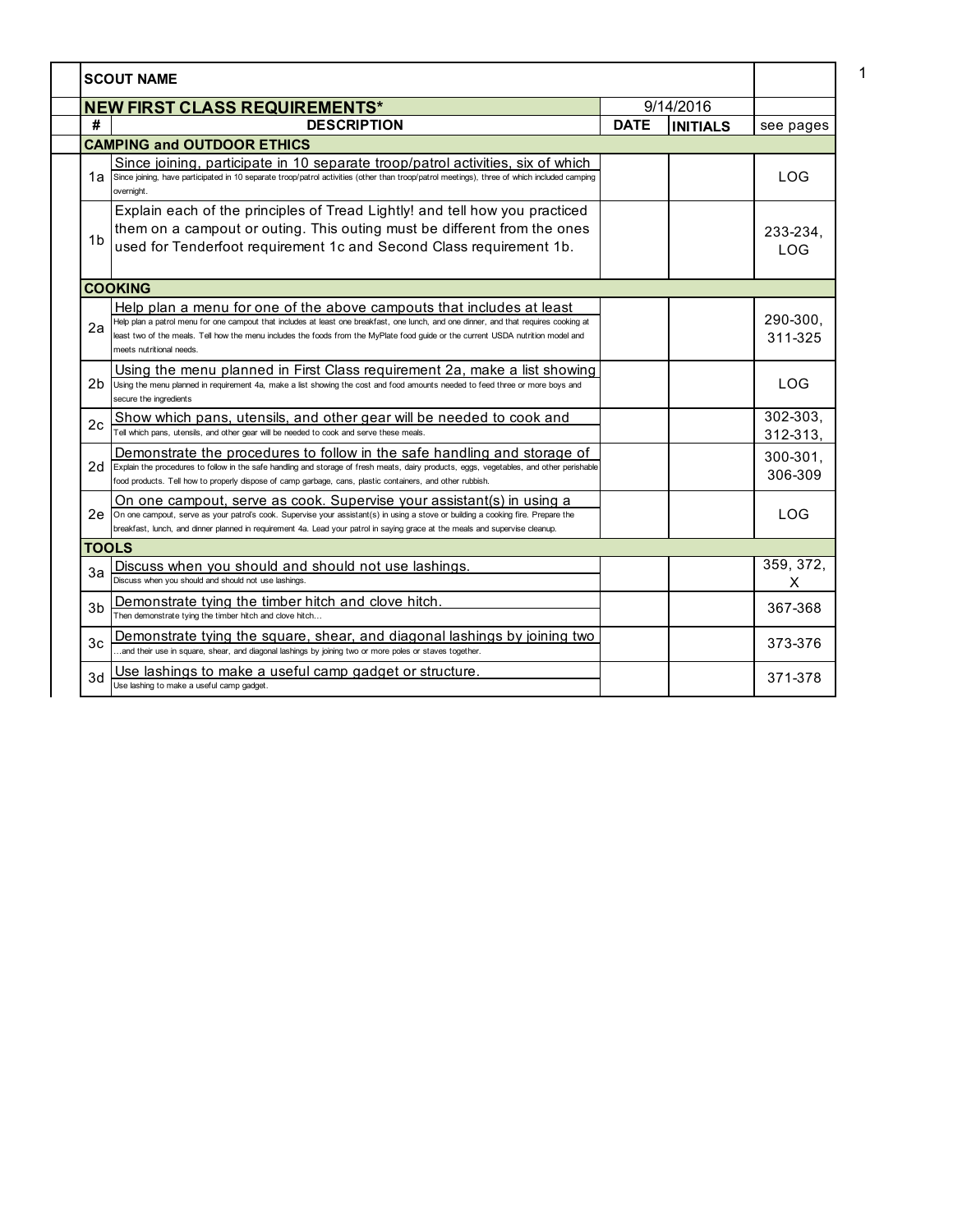| <b>NEW FIRST CLASS REQUIREMENTS*</b><br>#<br><b>DESCRIPTION</b><br><b>NAVIGATION</b><br>Using a map and compass, complete an orienteering course that covers at<br>4a<br>Using a map and compass, complete an orienteering course that covers at least one mile and requires measuring the height and/or<br>width of designated items (tree, tower, canyon, ditch, etc.).<br>Demonstrate how to use a handheld GPS unit, GPS app on a<br>smartphone, or other electronic navigation system. Use GPS to find your<br>4b<br>current location, a destination of your choice, and the route you will take<br>to get there. Follow that route to arrive at your destination.<br><b>NATURE</b><br>Identify or show evidence of at least 10 kinds of native plants found in                                                                                                                                                                                                                                                                                                             | 9/14/2016<br><b>DATE</b><br><b>INITIALS</b> | see pages<br>328-354<br>345-355 |
|----------------------------------------------------------------------------------------------------------------------------------------------------------------------------------------------------------------------------------------------------------------------------------------------------------------------------------------------------------------------------------------------------------------------------------------------------------------------------------------------------------------------------------------------------------------------------------------------------------------------------------------------------------------------------------------------------------------------------------------------------------------------------------------------------------------------------------------------------------------------------------------------------------------------------------------------------------------------------------------------------------------------------------------------------------------------------------|---------------------------------------------|---------------------------------|
|                                                                                                                                                                                                                                                                                                                                                                                                                                                                                                                                                                                                                                                                                                                                                                                                                                                                                                                                                                                                                                                                                  |                                             |                                 |
|                                                                                                                                                                                                                                                                                                                                                                                                                                                                                                                                                                                                                                                                                                                                                                                                                                                                                                                                                                                                                                                                                  |                                             |                                 |
|                                                                                                                                                                                                                                                                                                                                                                                                                                                                                                                                                                                                                                                                                                                                                                                                                                                                                                                                                                                                                                                                                  |                                             |                                 |
|                                                                                                                                                                                                                                                                                                                                                                                                                                                                                                                                                                                                                                                                                                                                                                                                                                                                                                                                                                                                                                                                                  |                                             |                                 |
|                                                                                                                                                                                                                                                                                                                                                                                                                                                                                                                                                                                                                                                                                                                                                                                                                                                                                                                                                                                                                                                                                  |                                             |                                 |
| your local area or campsite location. You may show evidence by<br>identifying fallen leaves or fallen fruit that you find in the field, or as part of<br>5a<br>a collection you have made, or by photographs you have taken.<br>Identify or show evidence of at least 10 kinds of native plants found in your community.                                                                                                                                                                                                                                                                                                                                                                                                                                                                                                                                                                                                                                                                                                                                                         |                                             | 188-199, X                      |
| Identify two ways to obtain a weather forecast for an upcoming activity.                                                                                                                                                                                                                                                                                                                                                                                                                                                                                                                                                                                                                                                                                                                                                                                                                                                                                                                                                                                                         |                                             |                                 |
| Explain why weather forecasts are important when planning for an event.<br>5b                                                                                                                                                                                                                                                                                                                                                                                                                                                                                                                                                                                                                                                                                                                                                                                                                                                                                                                                                                                                    |                                             | 212-218                         |
| Describe at least three natural indicators of impending hazardous weather,<br>the potential dangerous events that might result from such weather<br>5с<br>conditions, and the appropriate actions to take.                                                                                                                                                                                                                                                                                                                                                                                                                                                                                                                                                                                                                                                                                                                                                                                                                                                                       |                                             | 160, 215-<br>218,X              |
| Describe extreme weather conditions you might encounter in the outdoors<br>in your local geographic area. Discuss how you would determine ahead of<br>time the potential risk of these types of weather dangers, alternative<br>planning considerations to avoid such risks, and how you would prepare<br>for and respond to those weather conditions. Describe extreme weather<br>conditions you might encounter in the outdoors in your local geographic<br>area. Discuss how you would determine ahead of<br>time the potential risk of these types of weather dangers, alternative<br>planning considerations to avoid such risks, and how you would prepare<br>5d<br>for and respond to those weather conditions. Describe extreme weather<br>conditions you might encounter in the outdoors in your local geographic<br>area. Discuss how you would determine ahead of<br>time the potential risk of these types of weather dangers, alternative<br>planning considerations to avoid such risks, and how you would prepare<br>for and respond to those weather conditions. |                                             | see 5b, 5c                      |
| <b>AQUATICS</b>                                                                                                                                                                                                                                                                                                                                                                                                                                                                                                                                                                                                                                                                                                                                                                                                                                                                                                                                                                                                                                                                  |                                             |                                 |
| Successfully complete the BSA swimmer test.3Successfully complete the<br>6a<br>Successfully complete the BSA swimmer test. 3                                                                                                                                                                                                                                                                                                                                                                                                                                                                                                                                                                                                                                                                                                                                                                                                                                                                                                                                                     |                                             | $160 - 170$<br>mb               |
| <u>Tell what precautions must be taken for a safe trip afloat.</u><br>6b<br>Fell what precautions must be taken for a safe trip afloat.                                                                                                                                                                                                                                                                                                                                                                                                                                                                                                                                                                                                                                                                                                                                                                                                                                                                                                                                          |                                             | 172-174                         |
| Identify the basic parts of a canoe, kayak, or other boat. Identify the parts<br>6с<br>of a paddle or an oar.                                                                                                                                                                                                                                                                                                                                                                                                                                                                                                                                                                                                                                                                                                                                                                                                                                                                                                                                                                    |                                             | 174-175                         |
| Describe proper body positioning in a watercraft, depending on the type<br>and size of the vessel. Explain the importance of proper body position in<br>6d<br>the boat.                                                                                                                                                                                                                                                                                                                                                                                                                                                                                                                                                                                                                                                                                                                                                                                                                                                                                                          |                                             | 176                             |
| With a helper and a practice victim, show a line rescue both as tender and<br>With a helper and a practice victim, show a line rescue both as tender and as rescuer. (The practice victim should be approximately 30<br>6е<br>feet from shore in deep water.)                                                                                                                                                                                                                                                                                                                                                                                                                                                                                                                                                                                                                                                                                                                                                                                                                    |                                             | 177-180                         |
| FIRST AID AND EMERGENCY PREPAREDNESS                                                                                                                                                                                                                                                                                                                                                                                                                                                                                                                                                                                                                                                                                                                                                                                                                                                                                                                                                                                                                                             |                                             |                                 |
| Demonstrate bandages for a sprained ankle and for injuries on the head, bemonstrate bandages for a sprained ankle and for injuries on the head,<br>7a                                                                                                                                                                                                                                                                                                                                                                                                                                                                                                                                                                                                                                                                                                                                                                                                                                                                                                                            |                                             | 142, mb, x                      |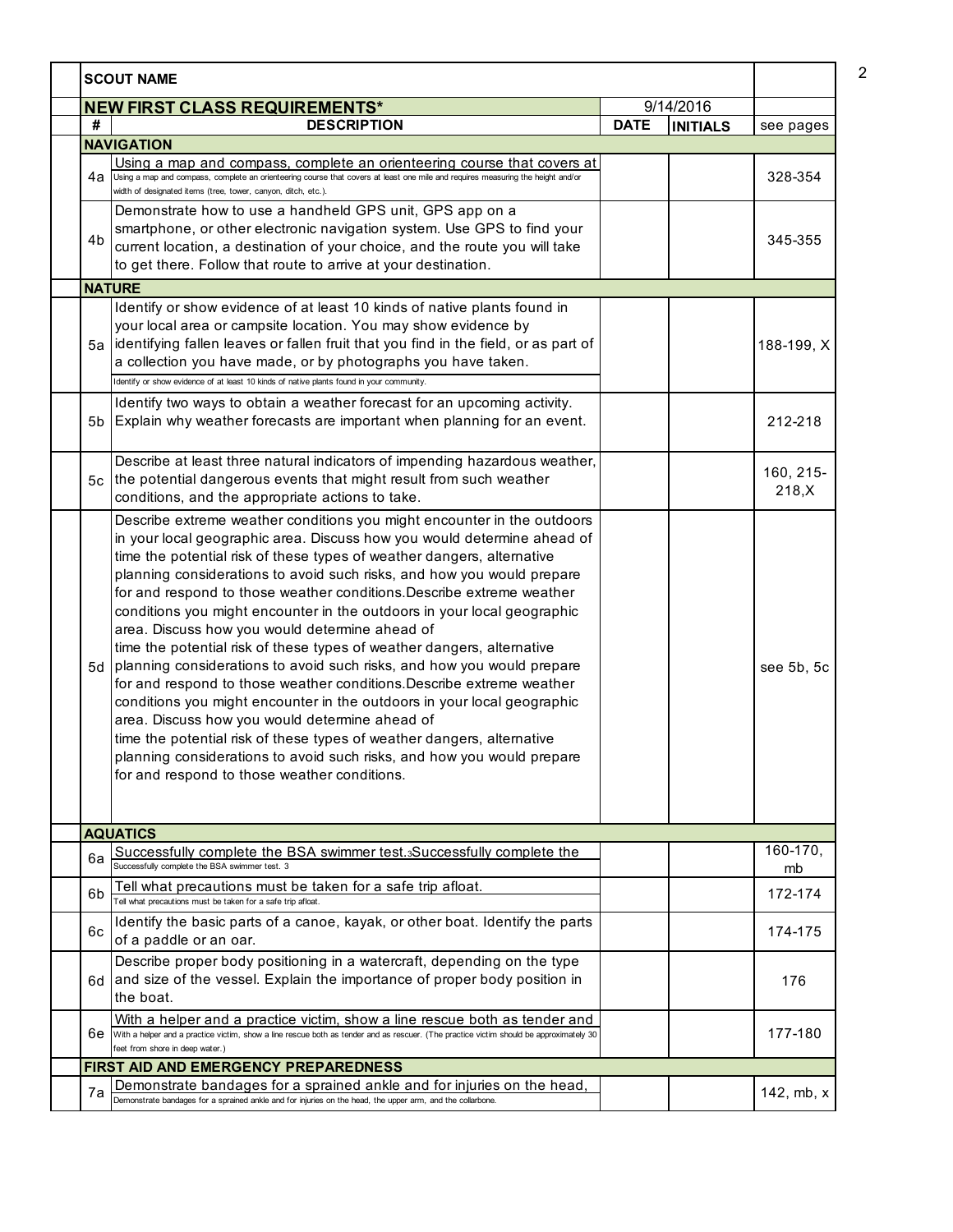| <b>SCOUT NAME</b> |                                                                                                                                                                                                                                                                                                                                                                                                                                                                                                                                              |             |                 |                                |
|-------------------|----------------------------------------------------------------------------------------------------------------------------------------------------------------------------------------------------------------------------------------------------------------------------------------------------------------------------------------------------------------------------------------------------------------------------------------------------------------------------------------------------------------------------------------------|-------------|-----------------|--------------------------------|
|                   | 9/14/2016<br><b>NEW FIRST CLASS REQUIREMENTS*</b>                                                                                                                                                                                                                                                                                                                                                                                                                                                                                            |             |                 |                                |
| #                 | <b>DESCRIPTION</b>                                                                                                                                                                                                                                                                                                                                                                                                                                                                                                                           | <b>DATE</b> | <b>INITIALS</b> | see pages                      |
| 7b                | By yourself and with a partner, show how to:<br>Show how to transport by yourself, and with one other person, a person<br>From a smoke-filled room<br>With a sprained ankle, for at least 25 yardsShow how to transport by yourself, and with one other person, a person<br>From a smoke-filled room<br>With a sprained ankle, for at least 25 yards                                                                                                                                                                                         |             |                 | 142,<br>$148 - 150$ ,<br>mb, x |
| 7c                | <u>Tell the five most common signals of a heart attack. Explain the steps</u><br>Tell the five most common signals of a heart attack. Explain the steps (procedures) in cardiopulmonary resuscitation (CPR).                                                                                                                                                                                                                                                                                                                                 |             |                 | 116-119                        |
|                   | Tell what utility services exist in your home or meeting place. Describe<br>potential hazards associated with these utilities and tell how to respond in<br>7d emergency situations. Tell what utility services exist in your home or<br>meeting place. Describe potential hazards associated with these utilities<br>and tell how to respond in emergency situations.                                                                                                                                                                       |             |                 | 154-155                        |
| 7e                | Develop an emergency action plan for your home that includes what to do<br>in case of fire, storm, power outage, and water outage.                                                                                                                                                                                                                                                                                                                                                                                                           |             |                 | 153-155                        |
| 7f                | Explain how to obtain potable water in an emergency.                                                                                                                                                                                                                                                                                                                                                                                                                                                                                         |             |                 | 240, 294                       |
|                   | <b>FITNESSFITNESS</b>                                                                                                                                                                                                                                                                                                                                                                                                                                                                                                                        |             |                 |                                |
|                   | After completing Second Class requirement 7a, be physically active at<br>8a least 30 minutes each day for five days a week for four weeks. Keep track<br>of your activities.                                                                                                                                                                                                                                                                                                                                                                 |             |                 | LOG                            |
|                   | Share your challenges and successes in completing First Class<br>8b requirement 8a. Set a goal for continuing to include physical activity as<br>part of your daily life.                                                                                                                                                                                                                                                                                                                                                                    |             |                 | LOG                            |
|                   | <b>CITIZENSHIP</b>                                                                                                                                                                                                                                                                                                                                                                                                                                                                                                                           |             |                 |                                |
| 9a                | Visit and discuss with a selected individual approved by your leader (for<br>example, an elected official, judge, attorney, civil servant, principal, or<br>teacher) the constitutional rights and obligations of a U.S. citizen.<br>Visit and discuss with a selected individual approved by your leader (elected official, judge, attorney, civil servant, principal, teacher)                                                                                                                                                             |             |                 | <b>LOG</b>                     |
| 9b                | your constitutional rights and obligations as a U.S. citizen.<br>Investigate an environmental issue affecting your community. Share what<br>you learned about that issue with your patrol or troop. Tell what, if<br>anything, could be done by you or your community to address the<br>concern. Investigate an environmental issue affecting your community.<br>Share what you learned about that issue with your patrol or troop. Tell<br>what, if anything, could be done by you or your community to address the<br>concern.             |             |                 | <b>LOG</b>                     |
| 9c                | On a Scouting or family outing, take note of the trash and garbage you<br>produce. Before your next similar outing, decide how you can reduce,<br>recycle, or repurpose what you take on that outing, and then put those<br>plans into action. Compare your results. On a Scouting or family outing,<br>take note of the trash and garbage you produce. Before your next similar<br>outing, decide how you can reduce, recycle, or repurpose what you take<br>on that outing, and then put those plans into action. Compare your<br>results. |             |                 | <b>LOG</b>                     |
|                   | Participate in three hours of service through one or more service projects<br>approved by your Scoutmaster. The project(s) must not be the same<br>9d Service project(s) used for Tenderfoot requirement 7b and Second Class<br>requirement 8e. Explain how your service to others relates to the Scout<br>Law.                                                                                                                                                                                                                              |             |                 | LOG, 464                       |
|                   | <b>LEADERSHIP</b>                                                                                                                                                                                                                                                                                                                                                                                                                                                                                                                            |             |                 |                                |
|                   | Tell someone who is eligible to join Boy Scouts, or an inactive Boy Scout,<br>about your Scouting activities. Invite him to an outing, activity, service<br>project, or meeting. Tell him how to join, or encourage the inactive Boy<br>10 Scout to become active. Share your efforts with your Scoutmaster or other<br>adult leader.                                                                                                                                                                                                        |             |                 |                                |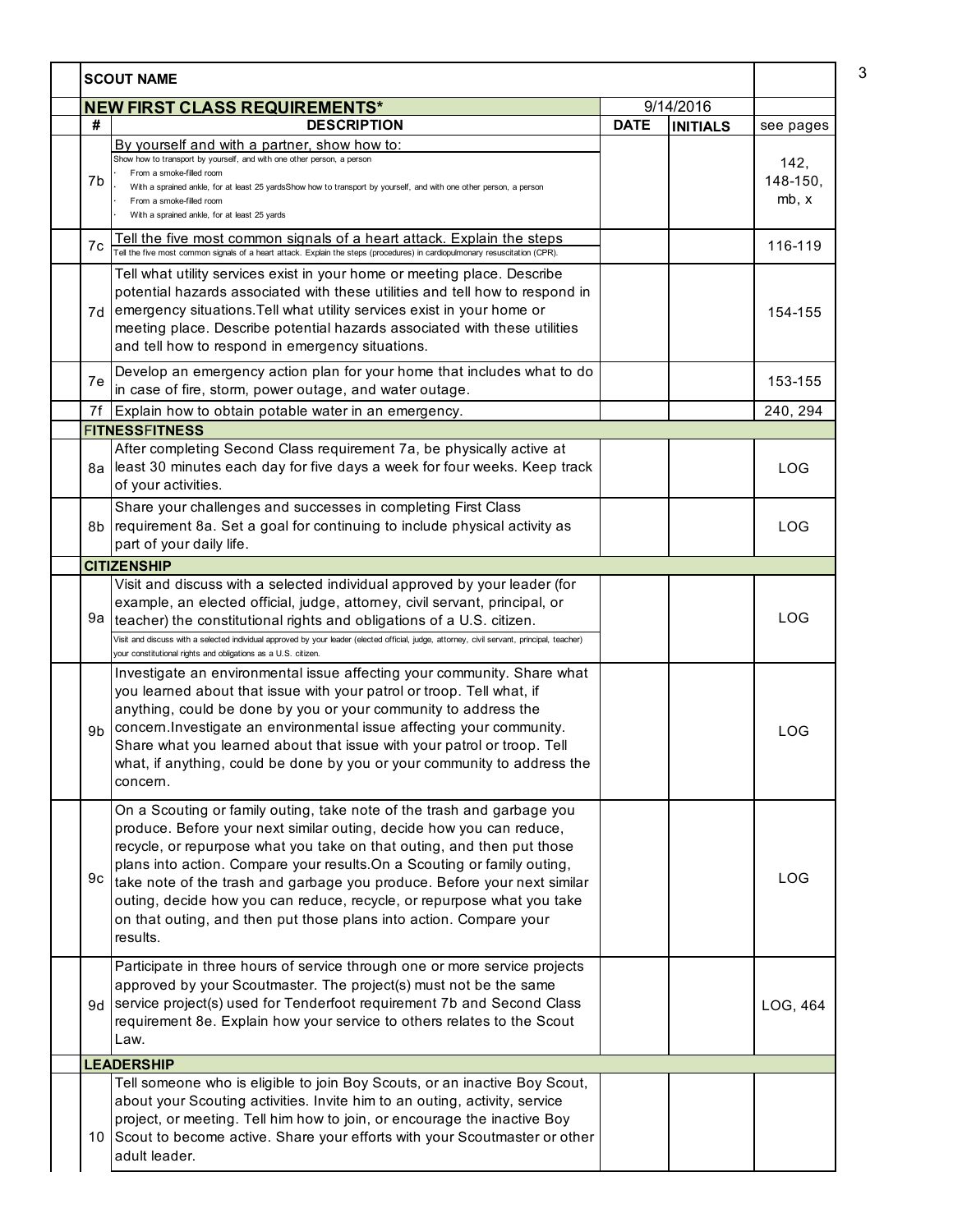|   | <b>ISCOUT NAME</b>                                                                                                                      |             |                 |           |  |
|---|-----------------------------------------------------------------------------------------------------------------------------------------|-------------|-----------------|-----------|--|
|   | 9/14/2016<br><b>NEW FIRST CLASS REQUIREMENTS*</b>                                                                                       |             |                 |           |  |
| # | <b>DESCRIPTION</b>                                                                                                                      | <b>DATE</b> | <b>INITIALS</b> | see pages |  |
|   | Tell someone who is eligible to join Boy Scouts, or an inactive Boy Scout, about your troop's activities. Invite him to a troop outing, |             |                 |           |  |
|   | activity, service project, or meeting. Tell him how to join, or encourage the inactive Boy Scout to become active.                      |             |                 |           |  |